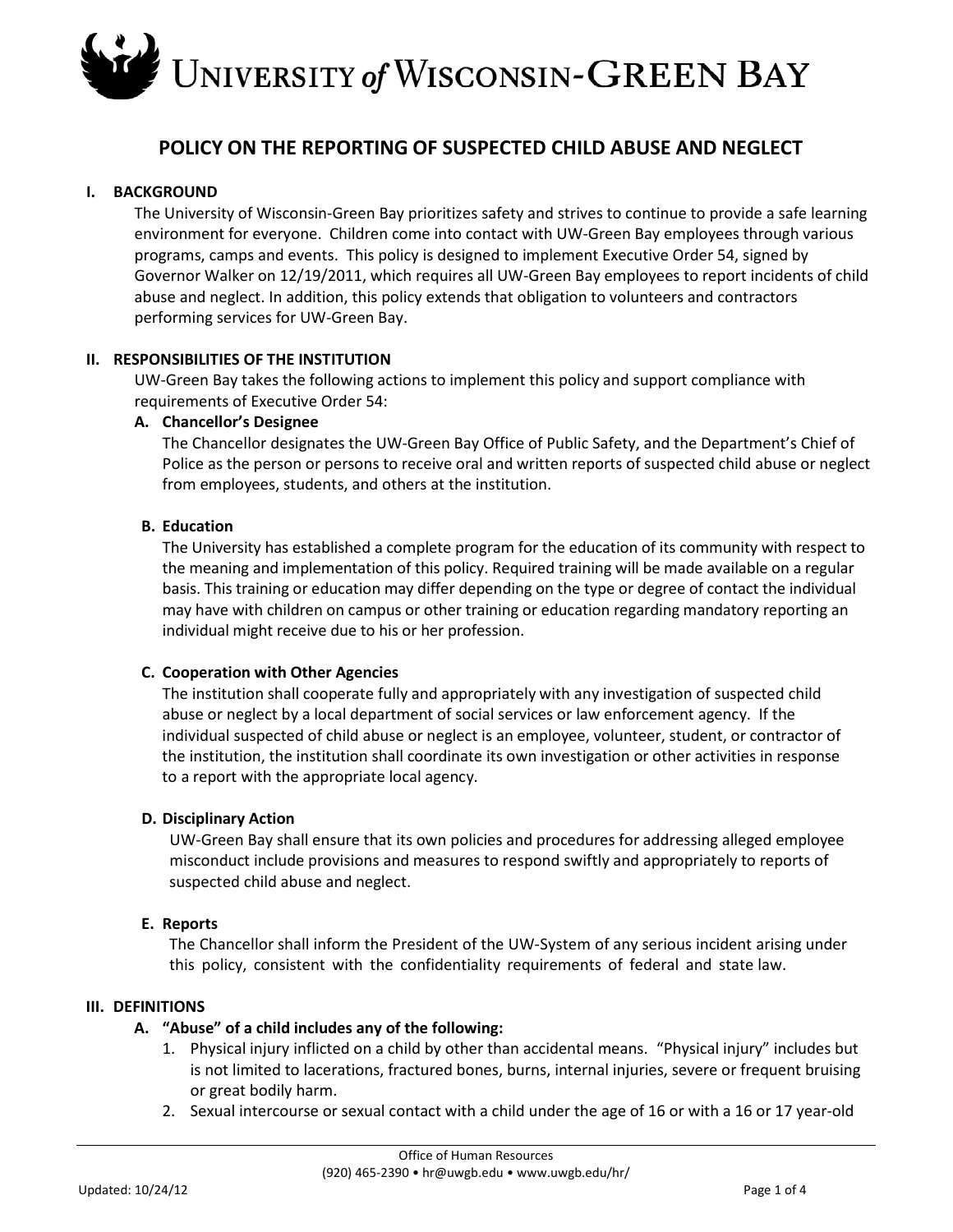child without his or her consent.

- 3. Sexual exploitation of a child. Sexual exploitation of a child occurs when a person employs, uses, persuades, induces, entices, or coerces any child to engage in sexually explicit conduct for the purpose of recording or displaying the conduct or records or displays a child engaged in sexually explicit conduct. Sexual exploitation of a child also occurs when a person produces, performs in, profits from, promotes, imports into the state, reproduces, advertises, sells, distributes, or possesses with intent to sell or distribute, any recording of a child engaging in sexually explicit conduct.
- 4. Permitting, allowing or encouraging a child to violate the statute prohibiting prostitution.
- 5. Causing a child to view or listen to sexual activity for purposes of sexual arousal or sexual gratification.
- 6. Exposing genitals or pubic area to a child or exposing a child's genitals or pubic area for purposes of sexual arousal or sexual gratification.
- 7. Manufacturing methamphetamine with a child present, or in a child's home (including the premises of a child's home or in a motor vehicle located on the premises of a child's home), or under any other circumstances in which a reasonable person should have known that the manufacture would be seen, smelled, or heard by a child.
- 8. Emotional damage for which the child's parent, guardian or legal custodian has neglected, refused or been unable for reasons other than poverty to obtain the necessary treatment or to take steps to ameliorate the symptoms. "Emotional damage" is defined as harm to a child's psychological or intellectual functioning and is evidenced by one or more of the following characteristics exhibited to a severe degree: anxiety, depression, withdrawal; outward aggressive behavior; or a substantial and observable change in behavior, emotional response or cognition that is not within the normal range for the child's age and stage of development.
- **B. "Child" is a person who is less than 18 years of age.**
- **C. "Employee" is any UW-Green Bay employee.**
- **D. "Neglect" is failure, refusal or inability on the part of a caregiver, for reasons other than poverty, to provide necessary care, food, clothing, medical or dental care or shelter so as to seriously endanger the physical health of the child.**

#### **IV. REPORTING REQUIREMENTS**

- A. UW-Green Bay employees must make an immediate report of child abuse or neglect if, in the course of employment, a UW-Green Bay employee observes an incident or threat of child abuse or neglect, or learns of an incident or threat of child abuse or neglect, and the employee has reasonable cause to believe that child abuse or neglect has occurred or will occur. The requirement to report child abuse or neglect applies whether the child abuse occurred on or off University property or whether or not it involves a University employee, student, agent, volunteer or contractor.
- B. This policy establishes the requirements that volunteers and contractors performing services for UW-Green Bay abide by the same reporting obligations as employees (as stated in section IV.A above) to the maximum extent feasible.
- C. A report must be made personally or by telephone to one of the following agencies: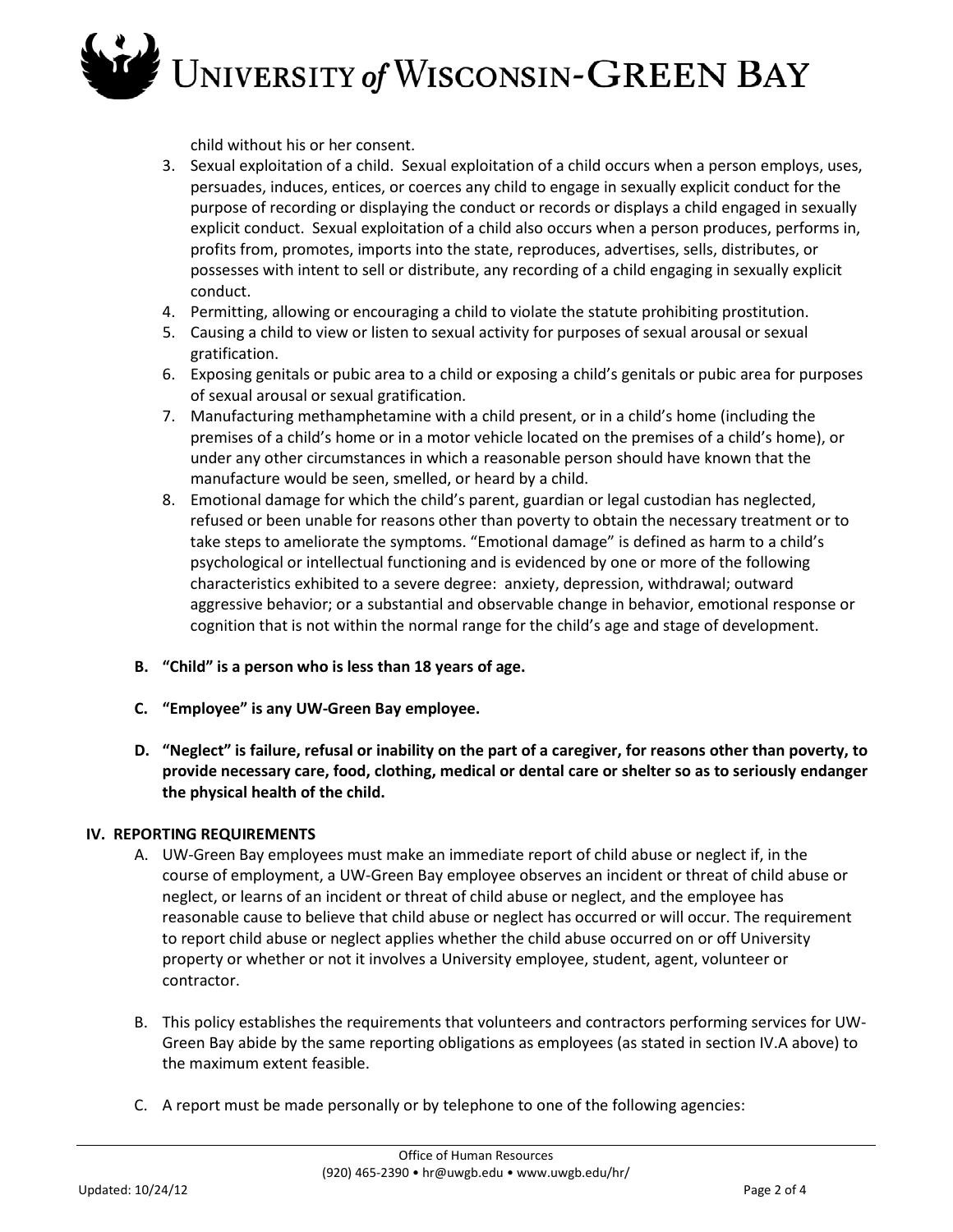- a. UW-Green Bay Office of Public Safety, room IS 1024 or (920) 465-2300
- b. Brown County Sheriff's Department, (920) 391-7450
- c. Green Bay Police Department, (920) 448-3200
- d. Brown County Human Services Department, (920) 448-6000
- D. Executive Order #54 does not specifically address whether or not an employee must report information learned about an adult who was the victim of childhood abuse or neglect. Because making such a report may raise issues relating to state and federal law and professional codes of ethics, before making any report involving an adult who was the victim of child abuse or neglect, employees should contact the Office of Public Safety at (920) 465-2300.
- E. Child abuse or neglect involving UW-Green Bay includes
	- 1. An allegation against a UW-Green Bay employee, student, agent, volunteer, or contractor, or
	- 2. The suspected child abuse or neglect occurred in or at UW-Green Bay facilities or on UW-Green Bay land, or
	- 3. The suspected child abuse or neglect occurred during or in connection with a UW-Green Bay sponsored activity.
- F. A UW-Green Bay employee who is a mandatory reporter by profession under Wis. Stat. § 48.981(2) must continue to comply with the state mandatory reporter law requirements. In addition to following Wis. Stat. § 48.981(2), UW-Green Bay employees shall also make a report personally or by telephone to the UW-Green Bay Office of Public Safety, informing Public Safety of the concerns that were reported and to whom (agency and name).
- G. Questions regarding the applicability of these requirements to a particular individual or situation may be directed to the Office of General Counsel at (608) 262-2995, Human Resources at (920) 465-2390 or the Special Assistant to the Chancellor at (920) 465-2067.
- H. Reporting Requirements for UW-Green Bay Office of Public Safety The UW-Green Bay Office of Public Safety may cooperate in the investigation of the report with an appropriate outside law enforcement agency and shall provide a written report to the local department of social services no later than 12 hours of receiving a child abuse or neglect report from an employee.
	- 1. The report shall include the following information, to the extent that it is known by the employee and the UW-Green Bay Office of Public Safety:
		- a. The name, age, and home address of the child;
		- b. The name and home address of the parent or other person responsible for the care of the child;
		- c. The child's whereabouts;
		- d. The nature and extent of the suspected abuse or neglect, including any information regarding possible previous instances of abuse or neglect; and
		- e. Any other information that may help to identify the person responsible for the abuse or neglect or determine the cause.
	- 2. A copy of the written report also shall be provided to the Chancellor.